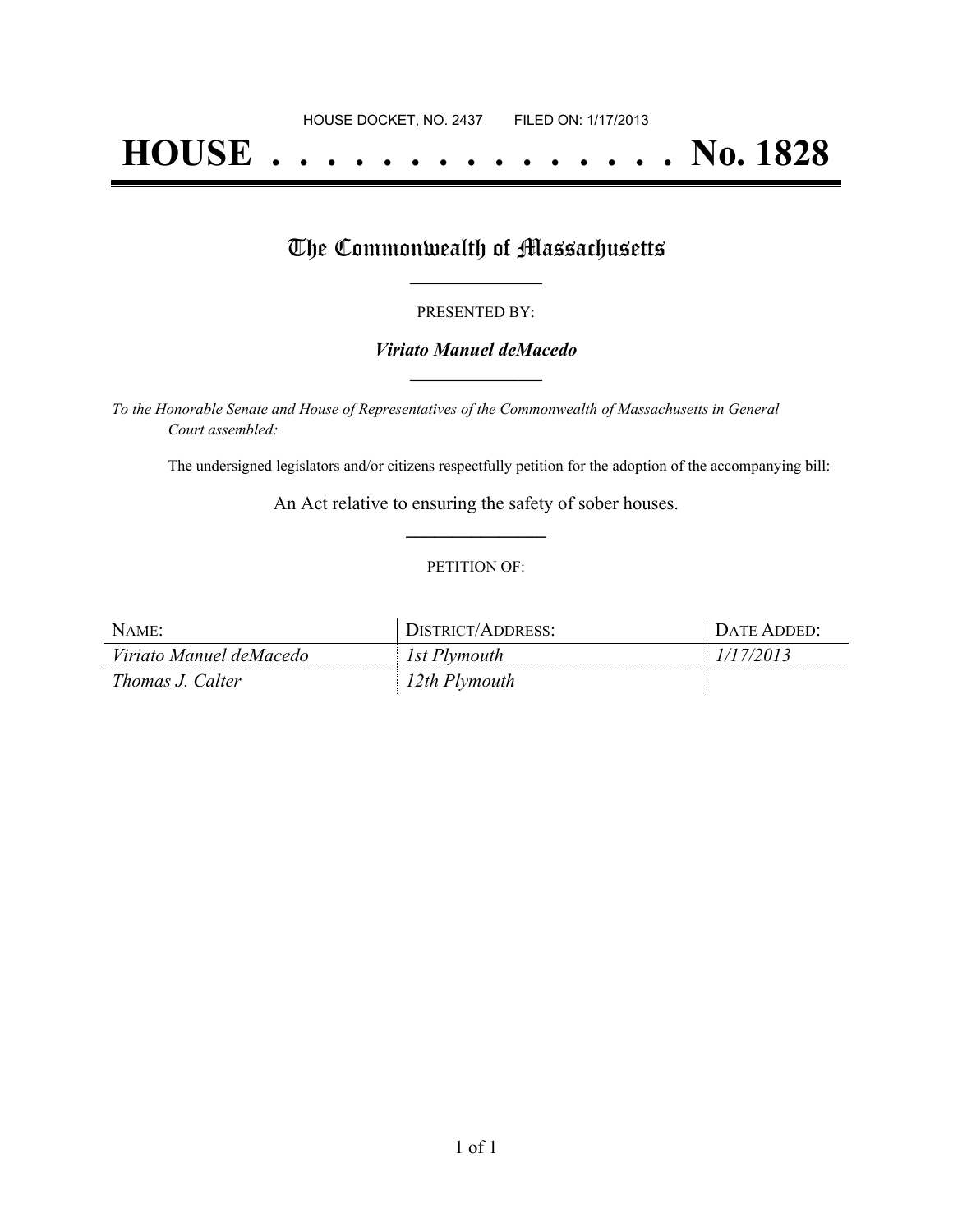## **HOUSE . . . . . . . . . . . . . . . No. 1828**

By Mr. deMacedo of Plymouth, a petition (accompanied by bill, House, No. 1828) of Viriato Manuel deMacedo and Thomas J. Calter relative to zoning ordinances and by-laws for special permits or by-laws for environmental licenses for sober houses, so-called . Municipalities and Regional Government.

### The Commonwealth of Massachusetts

**\_\_\_\_\_\_\_\_\_\_\_\_\_\_\_ In the Year Two Thousand Thirteen \_\_\_\_\_\_\_\_\_\_\_\_\_\_\_**

An Act relative to ensuring the safety of sober houses.

Be it enacted by the Senate and House of Representatives in General Court assembled, and by the authority *of the same, as follows:*

 SECTION 1. Chapter 40A of the General Laws, as appearing in the 2010 Official Edition, is hereby amended by inserting, after section 9C, the following section:—

- Section 9D. (a) As used in this section, the term "sober house" shall mean a dwelling unit occupied by more than 4 unrelated persons, all of whom are in recovery from chemical dependency and considered handicapped under 42 U.S.C. 3601, et seq., that provides a non- institutional residential setting in which residents voluntarily are subject to written rules and regulations regarding recovery from chemical dependency, including the prohibition of alcohol and illegal drug use and a required minimum of 10 hours of group therapy per month. A sober house shall not include government subsidized facilities or group residences licensed or regulated by the commonwealth under section 71 of chapter 111.
- (b) A city or town may adopt zoning ordinances, by-laws for special permits or by-laws for an environmental license for sober houses authorizing the establishment and operation of sober houses upon the request of a reasonable accommodation pursuant to 42 U.S.C 3601 et. seq. to provide an exception to sections 22 to 31, inclusive, of chapter 140, which environmental license shall be granted if the following standards and conditions are met by the operator of such sober house:
- (1) the operator shall submit a written request for an environmental license to the permit granting authority of the city or town on a form provided by the municipality and states the number of residents to resided in the sober house and specifies the maximum number of